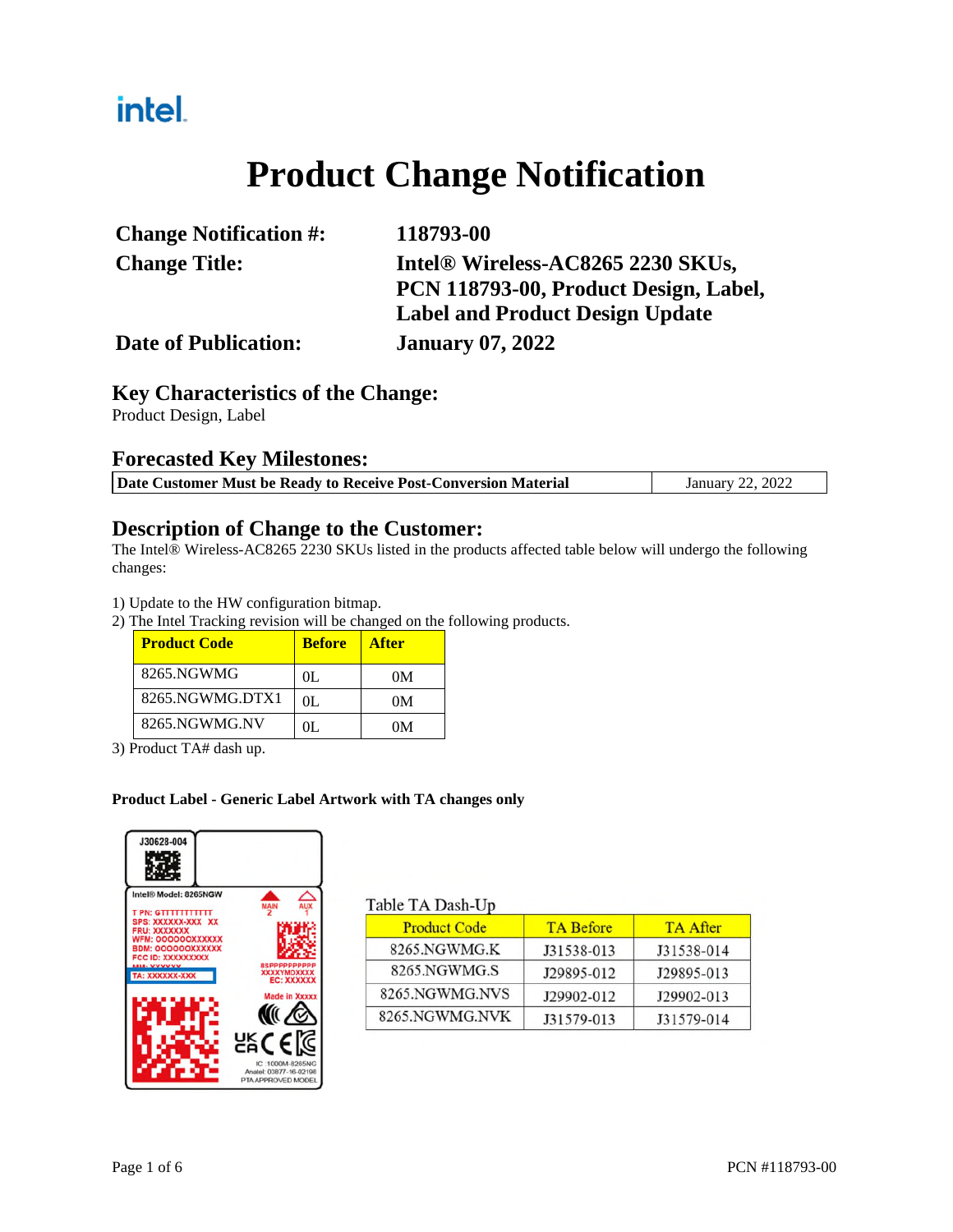#### **Product Label - Specific**



#### 8265.NGWMG.NV

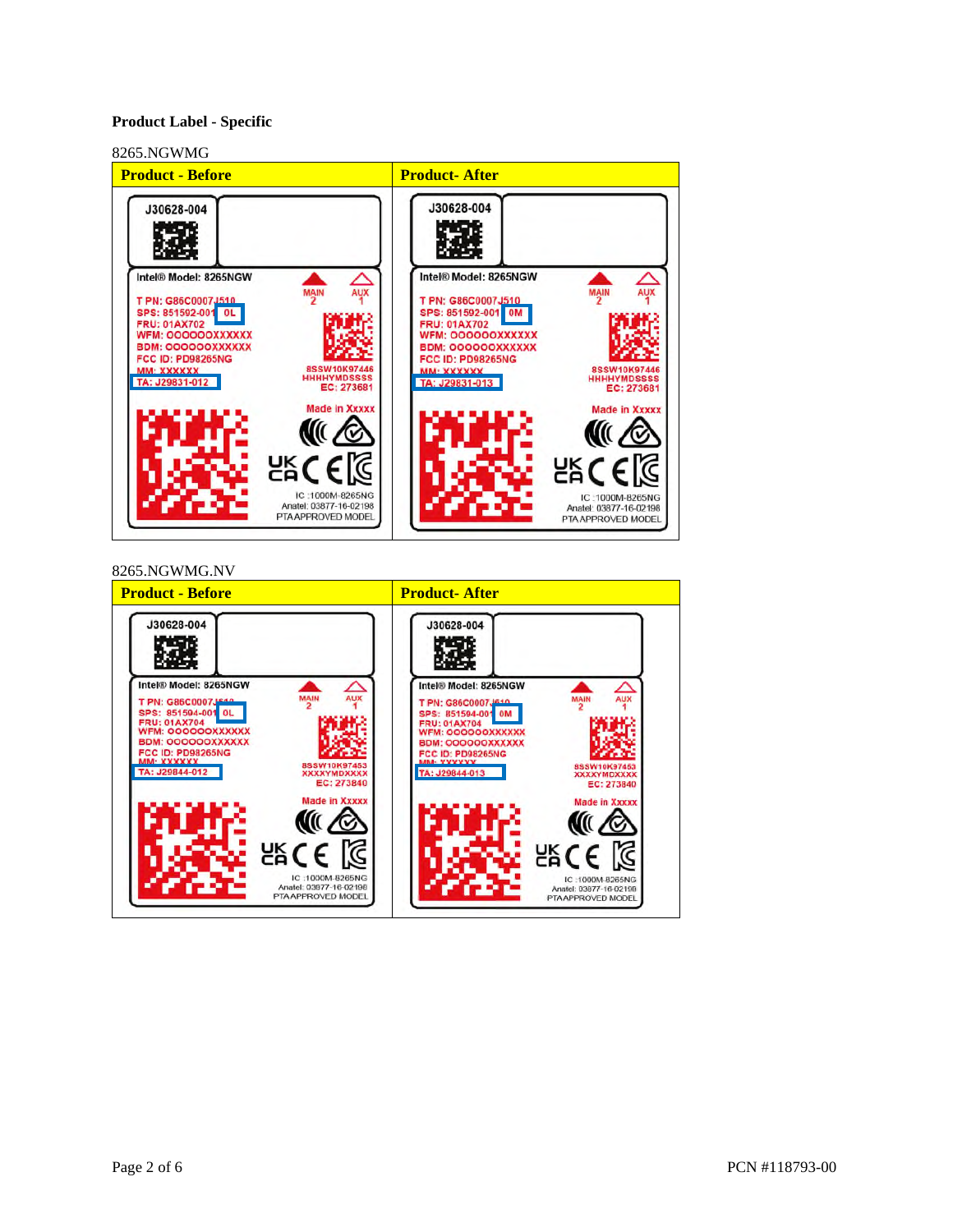

**Label Artwork with TA changes only-Bracket Label- 8265.NGWMG. DTX1** 



| able TA Dash-Up     |                  |            |
|---------------------|------------------|------------|
| <b>Product Code</b> | <b>TA Refore</b> | TA After   |
| 8265.NGWMG. DTX1    | J58529-007       | J58529-008 |

#### **Disti Label- Generic Label Artwork with TA changes only**  8265.NGWMG.S

| <b>8265.NGWXXX</b>                                                                                                                             | QTY: 100                                                                                                                                                           |                                     |                                                                                                                 | Intel® Dual Band Wireless-AC 8265 (Model: 8265NGW)                     | AT BE BG CH CY CZ DE<br>Intel Corporation                                                                                                                                                                                                                                        |
|------------------------------------------------------------------------------------------------------------------------------------------------|--------------------------------------------------------------------------------------------------------------------------------------------------------------------|-------------------------------------|-----------------------------------------------------------------------------------------------------------------|------------------------------------------------------------------------|----------------------------------------------------------------------------------------------------------------------------------------------------------------------------------------------------------------------------------------------------------------------------------|
| <b>The contract of the contract of the contract of the contract of the contract of the contract of the contract o</b><br>VERSION #: XXXXXX-XXX | <b>THE MANIFE</b><br>MM#: XXXXXX                                                                                                                                   |                                     | PKG ID (3S) VVVVVMMMMMDDD#####PPPPPPP100                                                                        | <b>T P/N: GTTTTTTTTTTTT</b>                                            | 2200 Mission College Blvd<br>Santa Clara CA 95054-1549<br>WWW.Infall.com<br>SI SK TR UK (NI)                                                                                                                                                                                     |
| MADE IN XXXXX WITH                                                                                                                             | <u> III di kacamatan ing Kabupatèn Bandaran Ing Kabupatèn Bandaran Ing Kabupatèn Bandaran Ing Kabupatèn Bandaran </u><br>PACK DATE: DD MMM YY<br>PACKED BY: XXXXXX | <u> Hill</u><br>$-1188334100140112$ | <b>REV AXX</b><br><b>D P/N: PPPPPP</b><br><u> I TELEVISIONI MATEMATI</u>                                        | HP P/N: XXXXXX-XXX REV: XX<br><b>IN THE TELL PACKAGE WEIGHT: XXLBS</b> | Striples with <b>Way of COMMUNICATE</b><br>UK<br>CMIT ID: 2016AJ2775 (M)                                                                                                                                                                                                         |
| PARTIAL FOREIGN CONTENT<br>CARTON # WXXXXXXXX<br><u> Handi ka matsayin ka shekara ta shekara ta 1989 ku</u>                                    | <b>BATCH #: CCVVYMDRSS</b>                                                                                                                                         | III                                 | <b>Mfald</b><br>Vendor ID   Loc Id<br><b>WWWILLLLL</b><br><b>MMMMM</b><br><b>THE HILL</b><br><b>THE BUILDER</b> | L P/N: XXXXXXXXXXX<br><b>THE REAL PROPERTY AND IN</b><br>EC: XXXXXXXX  | <b>CNC ROOM MILACON</b><br>$\textcircled{3}$ $\bigoplus_{\square \text{ times } }$<br>CNC ID: X-XXXXX<br>5.15-5.35 GHz indoor use only<br>(Except communicate to http://www.radio)<br>CNC ID: X-XXXXX<br><b>CNCID: X-XXXXX</b><br>MSIP-CRM-INT-82BENGW<br><b>CNC ID: X-XXXXX</b> |

T

#### Table TA Dash-Up

| <b>Product Code</b> | <b>TA Before</b> | <b>TA After</b> |
|---------------------|------------------|-----------------|
| 8265.NGWMG.K        | J31538-013       | J31538-014      |
| 8265.NGWMG.S        | J29895-012       | J29895-013      |
| 8265.NGWMG.NVS      | J29902-012       | J29902-013      |
| 8265.NGWMG.NVK      | J31579-013       | J31579-014      |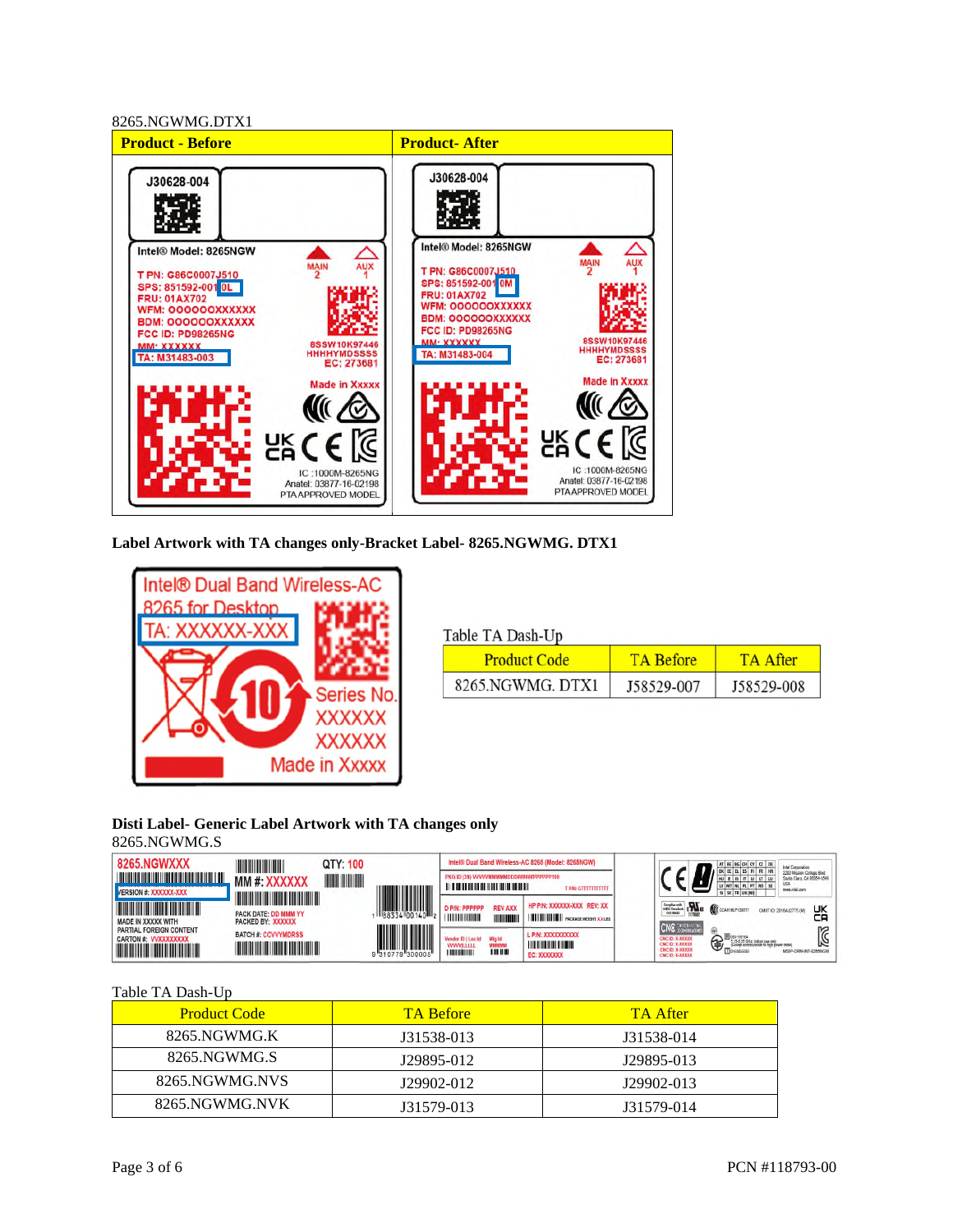#### **Disti Label Changes- Specific**



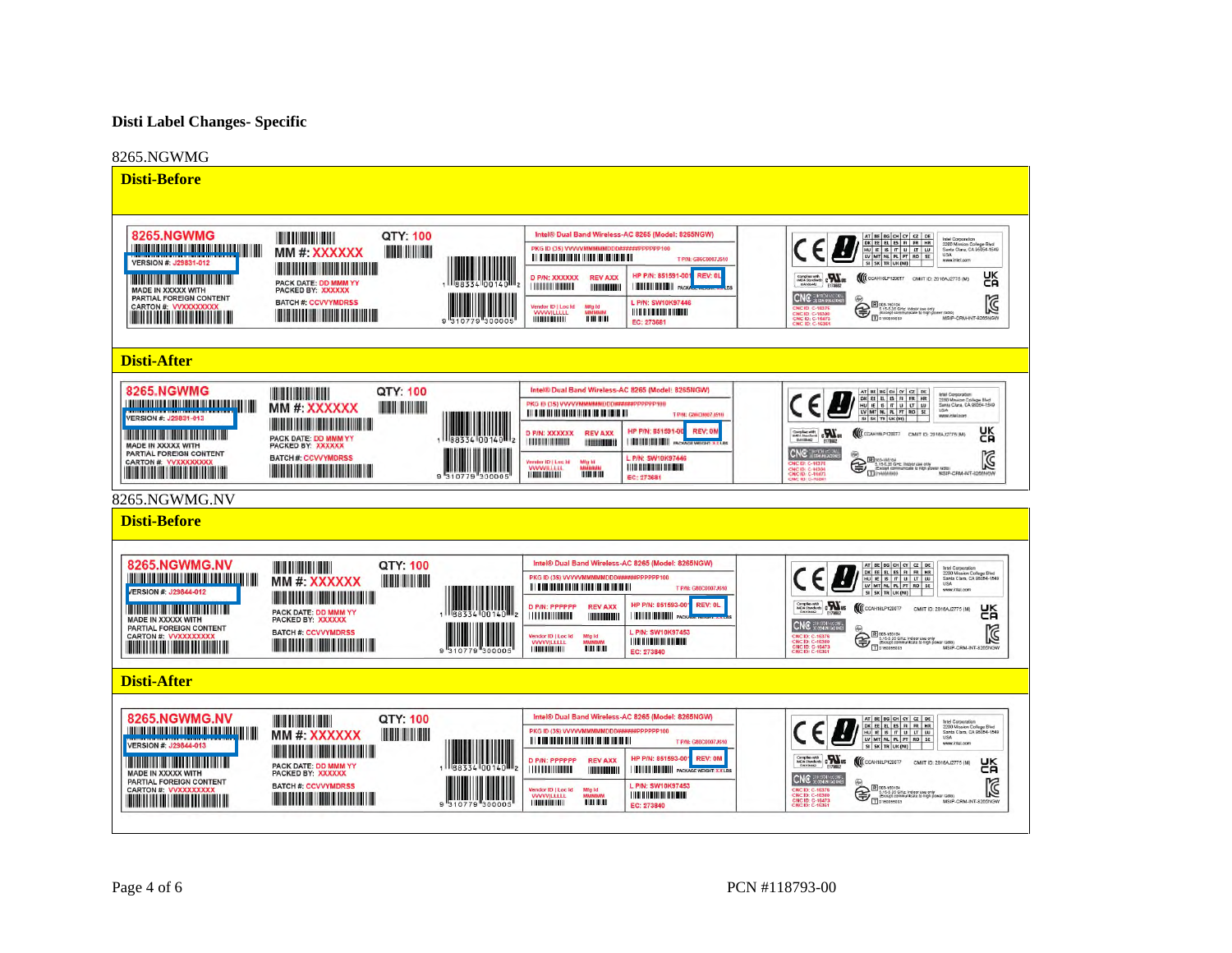## **Customer Impact of Change and Recommended Action:**

The label and the hardware configuration bitmap change to the products do not affect functionality. Intel anticipates no impact to customers.

Intel will attempt to deplete pre-conversion material before shipping post-conversion material but there is a possibility of Intel shipping mixed inventory. Therefore, customers will need to manage and migrate to the postconversion material as soon as possible.

Milestone dates are estimates and subject to change based on business and operational conditions.

Please contact your local Intel Field Sales Rep if you have any further questions about these changes

| <b>Marketing Name</b>                                                                       | <b>Product Code</b> | MMH    | <b>Pre Change</b><br>TA | <b>Post Change</b><br>TA |
|---------------------------------------------------------------------------------------------|---------------------|--------|-------------------------|--------------------------|
| Intel <sup>®</sup> Dual Band Wireless-AC 8265, 2230,<br>$2x2 AC + BT$ , vPro $\odot$        | 8265.NGWMG          | 946658 | J29831-012              | J29831-013               |
| Intel <sup>®</sup> Dual Band Wireless-AC 8265, 2230,<br>$2x2 AC + BT$ , No vPro $\circledR$ | 8265.NGWMG.NV       | 949399 | J29844-012              | J29844-013               |
| Intel <sup>®</sup> Dual Band Wireless-AC 8265, 2230,<br>$2x2 AC + BT$ , vPro®, Low Power    | 8265.NGWMG.S        | 951075 | J29895-012              | J29895-013               |
| Intel <sup>®</sup> Dual Band Wireless-AC 8265, 2230,<br>$2x2 AC + BT$ , No vPro®, Low Power | 8265.NGWMG.NVS      | 951076 | J29902-012              | J29902-013               |
| Intel <sup>®</sup> Dual Band Wireless-AC 8265, 2230,<br>$2x2 AC + BT$ , vPro $\circledR$    | 8265.NGWMG.K        | 951820 | J31538-013              | J31538-014               |
| Intel <sup>®</sup> Dual Band Wireless-AC 8265, 2230,<br>$2x2 AC + BT$ , No vPro $\circledR$ | 8265.NGWMG.NVK      | 951821 | J31579-013              | J31579-014               |
| Intel <sup>®</sup> Dual Band Wireless-AC 8265, 2230,<br>$2x2 AC + BT$ , Desktop Kit         | 8265.NGWMG.DTX1     | 958156 | J58529-007              | J58529-008               |

## **Products Affected/Intel Ordering Codes:**

## **PCN Revision History:**

| <b>Date of Revision:</b> | <b>Revision Number:</b> | <b>Reason:</b>           |
|--------------------------|-------------------------|--------------------------|
| January 07, 2022         | 00                      | Originally Published PCN |